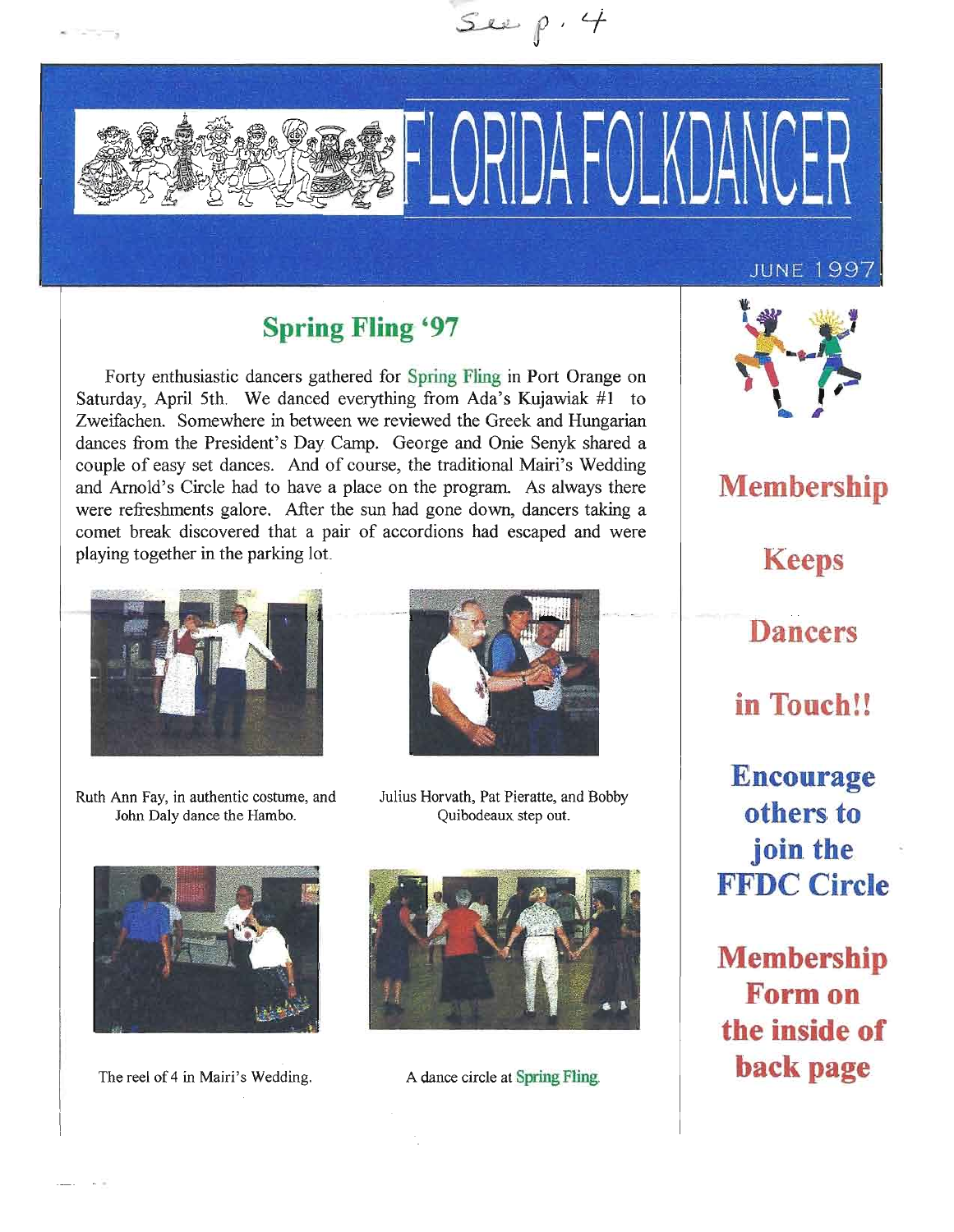



## HOP-STEP-STEP FROM THE PRESIDENT:

- • - , ~ ,.<

This last month I've been swirling, twirling, swinging and swaying all over the roads, wires and the net. I started out with the Atlanta "Rang Tang". Liz Nunan always does such a great job. It is sooooo enchanting to have live music. Faruk played multiple instruments, his talent is wonderful. I got two of his CD's and heard one of his songs on the New Age music station this morning, what a treat. Fellow Floridians that joined there were Sal Turfecki from here in GatorviUe, Beyhan Akeal from Orlando and Georgianna Presnell from Pensacola. 1 received some much needed pointers. I've just finished the Ceili (kay-lee) Irish Dance class held each Tuesday night in Ocala with Laura O'Sullivan. This next six weeks she is teaching Irish Step dance. I also twirled into a Scottish Dance group, 10 miles south of Ocala, in Belleview. They have an index card file with about 500 dances. The four I tried were all brainteasers.

I was fortunate enough to see the Tamburitzans twice this year, in st. Augustine. I saw where they are scheduled to appear in Ocala in October - I'll keep you posted. I met a spirit sister there in line, she is from Jacksonville now but used to dance in the Tallahassee performance group back in the 70's. Nance Friedman, I have her address ifanyone needs to reunite. Several other folk-dance addicts traveled far from Orlando, Winter Park and were there. We enjoyed an early dinner together at a Greek restaurant. Luckily we all ordered before the Tamburitzans filled the place.

Then, last week I finally managed to return to my old stomping grounds - Pensacola. They are such a fun, lively group and meet once a month- the second Saturday. One couple travels 70 miles from Ft. Walton, to dance there - on carpet. After returning on Sunday I slipped in for the last hour of a triple birthday party held for Tanya, Jenna and Ellen, some of our UF students. We danced international, Cajun, and swing at a Restaurant. I think we started a tradition. Jenneine Lambert

| 1997 Calendar                                                 | Advertisii                                  |
|---------------------------------------------------------------|---------------------------------------------|
| Submit calendar entries to:                                   |                                             |
| John Daly, FFDC Newsletter                                    | We are happy to 1                           |
| If you have web access look for updates at                    | bers. However, if y                         |
| http://www5.palmnet.net/~jdaly/ffdc.html                      | have a full page fl<br>will be a separate c |
| <b>FFDC</b> Events                                            | production and ma                           |
| <b>November 22:</b> Fall Fling. Sponsored by South Brevard,   | mine a price for tl                         |
| held at the Women's Club in Deland.                           | advertising options                         |
| <b>Other Sponsors</b>                                         |                                             |
| Based on fliers received, contact John Daly for more info     | Business Card (2"x<br>Quarter Page (3.75    |
| (if available).                                               | Half Page $(3.75"x1)$                       |
| June 7th: Swing Dance \$5.00, Bolton Center,                  | Full Page (8"x105"                          |
| Gainesville, Fl - Jerry Ford, 352/472-0018.                   |                                             |
| July 7-13: College of Wm. & Mary Recreational Folk            | These prices are fo                         |
| Dance Conference. Fee $$150$ plus accommodations $&$          | an additional charg<br>Send your ads and    |
| meals. Contact Sylvia Shirley, 757/221-2787.                  | John Daly                                   |
| July 17-27: Folkmoot. P.O. Box 658, Waynesville, NC           | Florida Folk Dance                          |
| 28786. 704/452-2997, folkmoot@pobox.com.                      | 779 Acacia Ave.                             |
| August 15, 16, 17, 1997 12th Annual Mountain Playshop         | Melbourne, FL 329                           |
| International Dance Weekend, Swananoa, NC \$75.00 -           |                                             |
| Rusty Maynard 704/298-4824.                                   |                                             |
| <b>All Summer:</b> Jim Gold International Folk Tours, various |                                             |
| locations and instruction. Contact, Arlene Pearlman,          |                                             |
| 941/359-6657 or Jim Gold 201/836-0362.                        |                                             |
|                                                               |                                             |

#### ng and Event Listings:

ist upcoming events for our memyou are not a member and wish to lyer placed in the newsletter, there harge to do so. This is to cover our iling costs. We are going to deterhis in the near future. Below are per issue for everyone.

| Business Card (2"x3.5")                       | \$ 5.00 |
|-----------------------------------------------|---------|
| Quarter Page (3.75"x5")                       | \$7.50  |
| Half Page $(3.75$ "x $105$ " or $8$ "x $5$ ") | \$15.00 |
| Full Page $(8" \times 105")$                  | \$30.00 |

or camera ready ads. There will be ge for ads that are not camera ready. d check to: Florida Folk Dancer 904

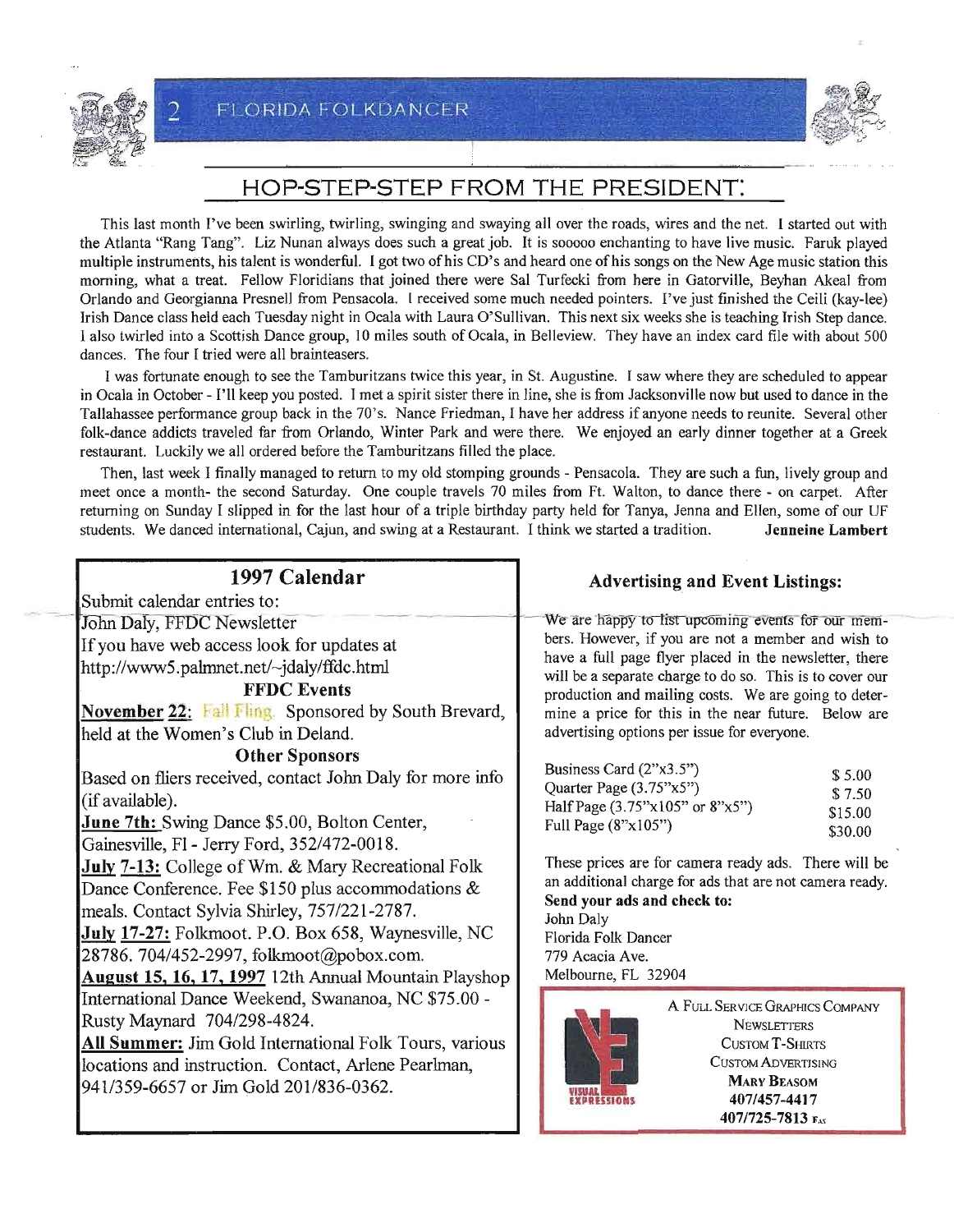

·"



# **Pensacola News**

Dancer Theresa Finkbeiner suggested our new location when increased costs forced us to move. Contact Georgeanna Presnell has been our source of new dances recently. She attended Florida Folk Dance Council President's Weekend and Rang Tang in Atlanta. She brought us "Drumul Draacului", a Romanian dance taught by Steve Kotansky; "Kelekvan", a Turkish dance taught by Ahmat Luleci and "Lohias", a Greek Island dance taught by Joe Graziosi. We had as guest this month FFDC President, Jenneine Lambert of Gainesville. Jenneine danced in Pensacola in times past with group founders, Jim Marsh and Larry Lou Foster.

Members Lorenz Porsiz, Martha Porter and Connie Walker (with husband Richard) joined Alabama International Folk Dancers Martina Booth, Betty Eastman, and Patti McDonald and a set of Scottish Country Dancers in Mobile at their International Festival on April 15th in the Civic Center. Over 20 nationa were represented by cultural displays, cuisine at the Food Court and/or demo teams in performance.

Scottish Country Dance teacher, Sally Hall (with husband Jim) became U.S. citizens in the fall of 1996. This winter saw Snowbird dancers from Michigan and St. Johns', Newfoundland, Canada (thanks Linda and Frank). Bill Newman and Shirley Stride have relocated from Kentucky to Destin, FL and dance in both Ft. Walton and Pensacola. Various members traveled in March to Grace Presbyterian Church in Panama City for their Scottish Festival; to New Orleans in April for their Scottish Country Dance workshop and dance with Eileen Yates; to Pace Presbyterian Church in Pace, FL for their Scottish Festival on May 3rd; and to Ft. Walton Beach on May 10th for their Scottish Festival. A highlight for our Pace, FL Festival was our evening ceilidh with entertainment by singer/guitarist Eric Duncan, highland dancing by Carla Price's Highland Dancers, and Scottish Country Dancing from across the Gulf Coast. Approximately 16 Irish Dancers from New Orleans joined us as we shared our Irish and Scottish Country dances. Following the ceilidh, we adjourned to McGuire's Irish Pub for an "afters party".

#### **SPIFFS**

Everyone has been asking about Polk Fair and how it went. Well, this year we were outdoors for the first time in 22 years. In my opinion, everything went very smoothly. The biggest plus was being on grass instead of cement. Everyone commented how their legs were not sore after a week of standing. Being on the grass also allowed children to run and play, if something spilled, no problem. The performances this year were wonderful, from our own groups to guest groups. The quality was good and there was always something going on on stage. As usual, I was on stand-by the whole weekend to either perform or teach folk dances to audience volunteers when other performers did not show up or were late. I had the most fun on the two school days when I got children up on stage to learn folk dances. They lined up in droves.

The International Singers and Dancers had a great Spring Concert on April 12th. The show this year was very dynamic. We have three new men now and a couple of new women. Our newest member, Victor, is only 15. He is from Puerto Rico and gheez can he dance. You show him the dance **ONCE** and he is ready to perform it. He joined us three weeks before Folk Fair. He also performed with the Italians and the Mexicans. He only rehearsed twice with the other groups and 3-4 time with us. He is so excited about dancing that I almost have to keep a lid on him. Soon we are hoping to start a recreational group at SPIFFS on Thursday evenings. I will keep you posted on this.

As this goes to press the Sahnobar Dance Ensemble, along with our band is performing at the Florida Folk Festival. We are all very excited about it. We plan to add to the cacophony of sounds at the campground from our Bedouin tent.

#### **Valencia Cultural Dance Club and OIFDC**

On April 25, three students joined Deane Jordan and myself at the elementary school my children attend. It was their Fine Arts Day. The teachers signed their classes up to come to location of our dance exhibition which was one of the classrooms. The children were very attentive and appreciative of our performance. On the dancing at Valencia for the summer question, we decided to dance the month of June but not July and August. If your group is shut down for the summer, consider joining us on Wednesdays. If you need lodging, give me a call at (407)299-5000 or e-mail at hender@hotmail.com.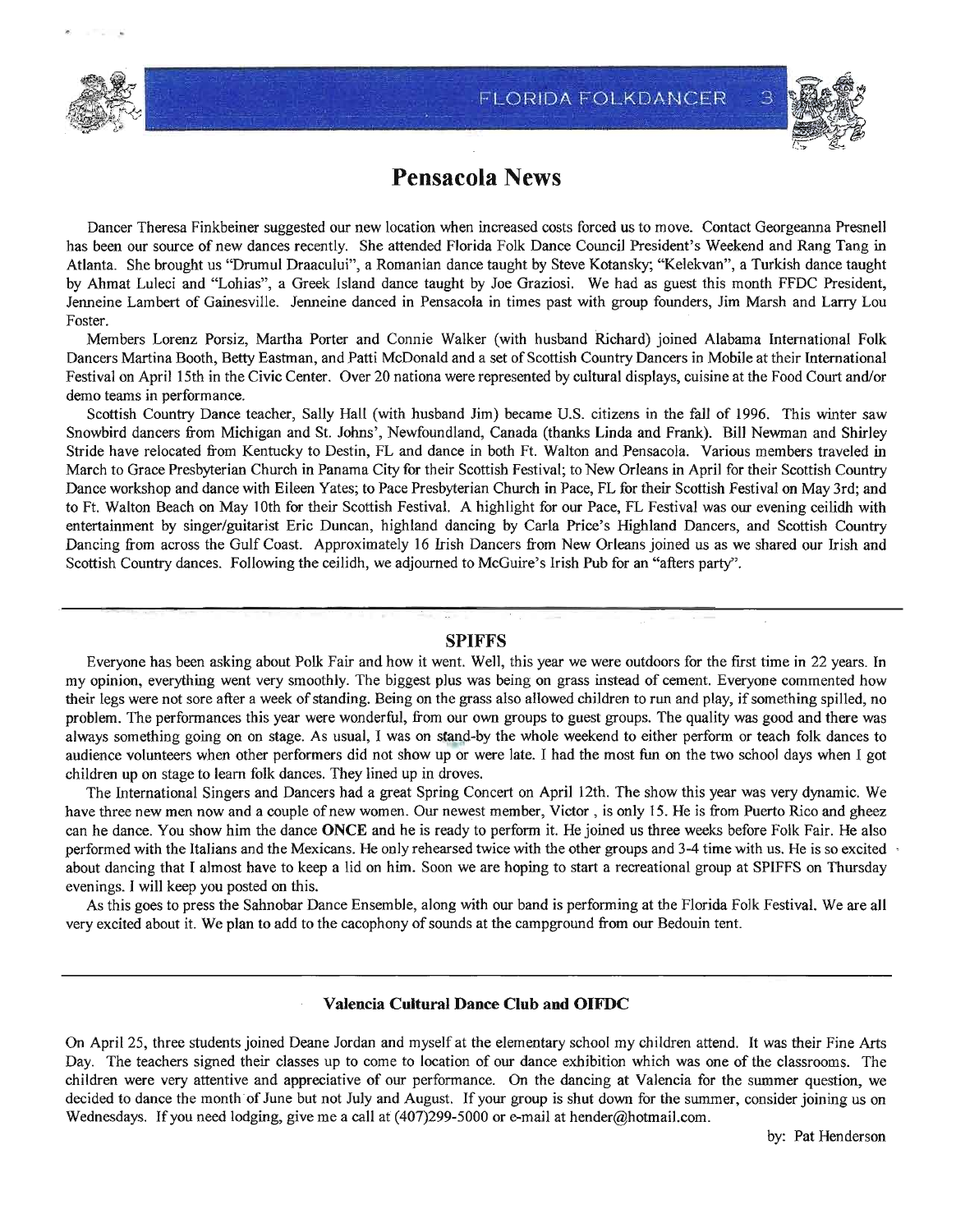

# **SARASOTA GRAPEVINERS**

The Grapeviners have a new place for business meetings and merriment. Circe Davenport and D.A. Taylor have offered their lovely spacious home to us. Besides having our Wednesday evenings at the Adult Recreation Center, their place is open to us for discussions and dance. It has a huge 30' x 30' room, uncluttered by furniture. A 20' x 20' wood composition dance floor is in the center and two doorways offer a delightful breeze. Folksy items are draped here and there.

Marie Millett ran our first business meeting of the year which was attended by 30 members including Ann Kessler and Fred Miller. The merriment following the meeting included all-request dancing led by Ann Kessler and a salad supper. The salad makers were very creative and the dishes were very **South Brevard International Dancers**<br>colorful and aesthetically arranged **I** must say that the **South Brevard International Dancers**<br>by John Daly colorful and aesthetically arranged. I must say that the gracious proprietors of Davenport and Tyler run a very classy South Brevard International Dancers are starting to include establishment. Ever giving Ann announced that her last  $\begin{array}{|l|c|c|c|c|c|c|c|c|c|c|c|c|c|c|c|c|c|c$ establishment. Ever giving Ann announced that her last English and Early American dances in our programs. May-<br>teaching session before the summer would be a freebee!

Maitland. They found Ruth Goodman the teacher, to be  $\begin{bmatrix} 1 \end{bmatrix}$  brought bags of sand to hold it down, Carol and Catie brought outstanding. Those who attended were very appreciative. I butstanding. Those who attended were very appreciative.<br>guess we could call the Maitland Group the Maitland Mavens descriptions of May-dances, and almost everyone-brought experts) when it comes to running a workshop. memories of Maypole festivities. At the end of the dancing (experts) when it comes to running a workshop.

### **DANCING AROUND THE MAY POLE**



You know Spring is here when you see dancing around the plaited May Pole.

pole dances have a long tradition and for our first session in Six Grapeviners attended the Israeli Workshop in May we danced one. Catie Geist brought a pole and ribbons,<br>  $\begin{bmatrix} \text{John Daly brought a big Christmas tree stand, Carol McGinn} \\ \text{John Daly brought a big Christmas tree stand, Carol McGinn} \end{bmatrix}$ we stood holding our ribbons as people around the circle Ann Paige Shared childhood experiences. It was one of those warm treasured moments of community among folk dancers.

# **ANDOR CZOMPO HONORED**

Andor Czompo is the recipient of the 1997 San Antonio College Folk Dance Festival Award, presented annually to an individual who has made outstanding contributions to the international folk dance community. Professor Czompo introduced many favorite Hungarian dances to the recreational Folk Dance community, among them Tuberosza Csardas, Somogy Karikazo, Kapuvari Verbunk, Michael's Csardas and Tubarosza Csardas.

Professor Czompo came to this country after participating in the unsuccessful Hungarian revolt in 1956. In 1961 while director of the Hungarian Ethnic Dance Group of New York City he met Michael and Mary Ann Herman, pioneer international folk dance leaders, who persuaded him to begin teaching in the international folk dance community. He gave Hungarian folk dance to the U.S. dance community, the dance community gave him his lovely wife, Ann Reed, whom he met at the Maine Folk Dance Camp.

Professor Czompo was an honored participant at this year's President's Day Camp. Newcomers may not have realized that the distinguished interpreter for Sandor Timar was familiar to many as a favorite teacher from past camps throughout the country.

The award was presented by Vonnie Brown who kindly supplied the text of her presentation on which this article was based. Vonne Brown presents the San Antonio



College Folk Dance Festival Award to Ando Czompo.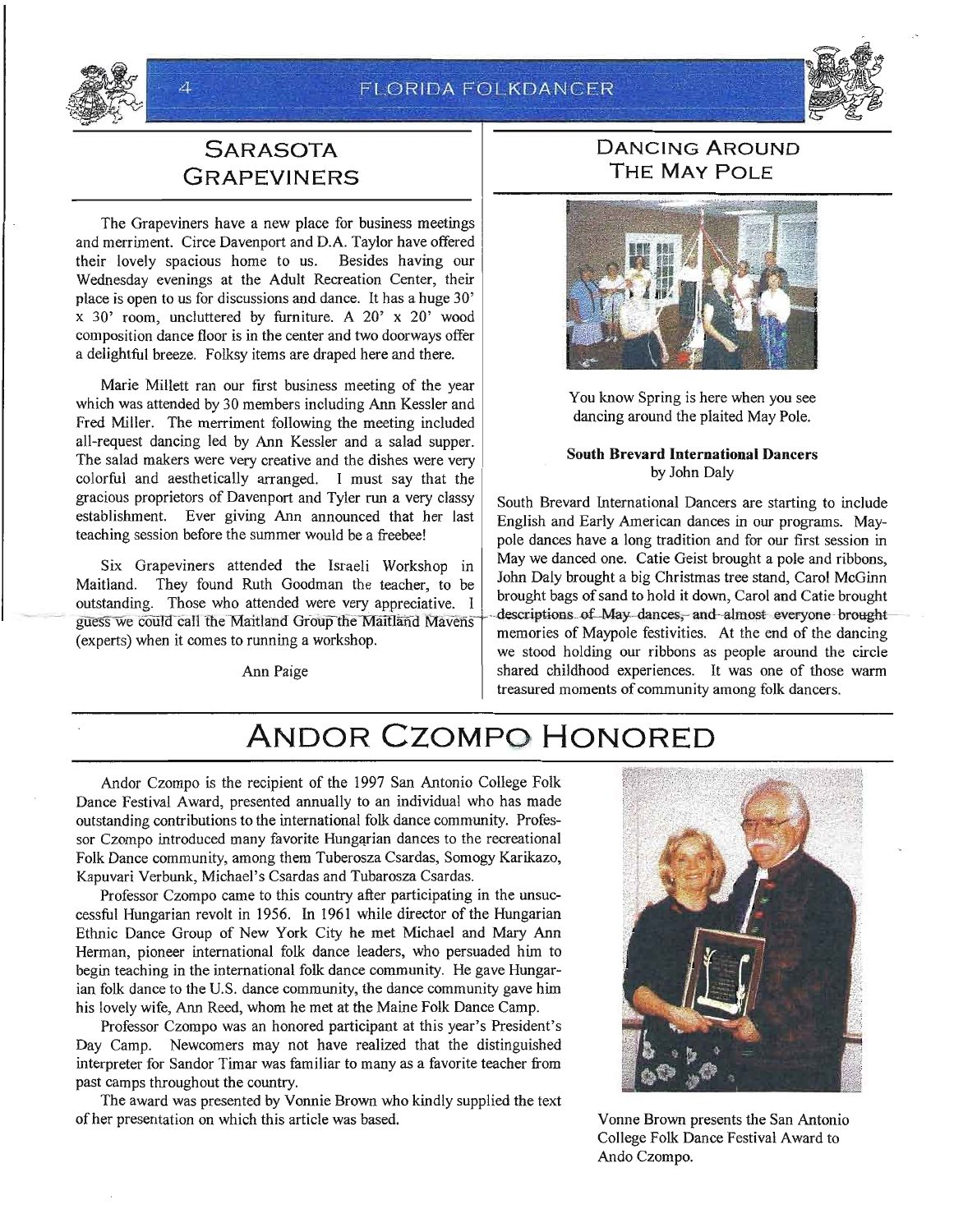

### **FLORIDA FOLKDANCER**

I



 $5^{1}$ 

SUBMISSIONS TO FLORIDA FOLKDANCER Send all materials to:

**John Daly** Florida FolkDancer 779 Acacia Ave

Deadline is the 15th of the month!!!!

Melbourne, FL 32904 407/951-9623 or e-mail to: jdaly a palmnet.net Include reference to source for any material hy other author's. Law, good practice and common decency require us to recognize the work of others. **ORFICERS** 

President: Jenneine Lambert, 5310 N.W. 24th Place, Gainesville, FE 32606, (352)376-7473.

Vice-President: Sal Tufekel, 2220 S.W. 34th St., #180, Gainesville, FL32608, (352)378-2548 (tufekcl a ise.ufl.edu)

Treasurer: Jack Seltzer, 5805 S.W. 89th Terr., Gainesville, FL 32608. (352)373 1876.

Secretary: Toshi Nishida, 2256 N.W. 5th Ave., Gainesville,FL 32603  $(352)335.2637$ 

(nishida a pine circa aff.edu)

Co-Editors: John Dalv (see above). Karen Boon von Ochssee, 4258 Cardinal Way So., St., Peterburg, FI 33713\*(813323-8327 (sunray101@aoLcom)

The Elonda Folk Dancer is a monthly newsletter from the Elonda Folk Dance Council A non-profit organization. Our purpose is to facilitate communication among Florida international folk dance.<br>groups to educate and inform individual international folk dancers. and other interested persons, to organize international folk dance seminars, and to undertake from time to time such projects as mybe put forth by the Executive Committee to further knowledge of appreciation for and participation in international folk dance and related cultural activities in Elorida.

#### SUPPORT THE FLORIDA FOLK DANCE COUNCIL

Support the Florida Folk Dance Council and International Folk Dance in Florida. Annual memberships are \$10.00. Use this form, or supply the information and send with

your check to: Jack Seltzer, Treas,

|        | 5805 SW 89th Terr.<br>Gainesville, FL 32608          |  |
|--------|------------------------------------------------------|--|
|        |                                                      |  |
|        |                                                      |  |
|        |                                                      |  |
| STATE: | ZIP:<br>the control of the control of the control of |  |

PHONE: E-Mail

#### WHERE TO DANCE IN FLORIDA

- Daytona Beach (Athenian Folk Dancers) Monday, 7:30 pm, Contact: Steve Photiades (904)788-2749
- Gainesville (University of Florida International Folk Dancers) Friday, 8:15pm, Contact: John Ward (352)376-0224 •
- Melbourne (South Brevard International Dancers) Fridays, 7:00 pm, Contact: John Daly (407)951-9623 •
- Melbourne (Contra Dance) Every Second Saturday, Contact: John Daly (407)951-9623 •
- Melbourne (Scottish Country Dance) Monday, 7:00 pm, Contact: Catie Condran Geist (407)727-7752 •
- OrlandolMaitland (Israeli Folk Dance) Mondays, 7 to 8 teaching, 8 to 10 requests. Contact: Debbie Meitin (407)788-7277 •
- $\bullet$ Orlando (International Dance at Valencia Community College) Wednesday, 7:00 pm, Contact: Bobby Quibodeaux (407)275-6247 or bobbyjquiodeaux@worldnet.att.net
	- Pensacola (International Folk Dancing) Second Saturday, 7-10 pm, Contact: Georgeanna Presnell,(904) 492-3956
- I Pensacola (Scottish Country Dancing) Tuesday, 7-9 pm, Contact: Richard Walker (904)477-7136
- $\vert \cdot$ Port Orange (port Orange Folk Dancers) Second Wednesday, 7:30 pm, Contact: Julius Horvath (904)252-5738 ~
- $\vert \cdot$ Sarasota (Grapevine International Folk Dancers) Wednesday, 7:00 pm, Contact: (942)351-6281
- i Sarasota {Scottish Country Dancers) Thursday, 7:30 pm, Contact: Gladys Wiedorn (941)485- 7488

or Kay Callinan (941)924-0293

St. Petersburg (SPIFFS International Singers & Dancers) Mondays, 6:00 pm, Contact: Karen Boon von Ochsse'e (813)323-8327 or sunrayl01@aol.com •

- Tallahassee (International) First and Third Fridays, Call before arriving, Contact: Pat Pieratte (904)878-1560 •
- Tampa (Scandinavian Dance) Wednesdays, 7:30 pm, call flrst, Contact: Kate Jackson (813)254-3359. •
	- Does not meet in summer, resume in September.
- Tampa (International) •

Friday, 8:00 pm, Contact: Andy Pollock (813)882-4472

- Tampa (Israeli) Tuesday, 7:45 pm, Call before arriving, Contact: Andi Kaplan (813)985-5611 •
- Titusville (Easy International) Thursday, 2:30 pm, Contact: George Senyk (407)636-2209  $\vert \cdot$
- Titusville (Scottish Country) Fridays, 7:00 pm, No contact. Does not meet on holidays or during the summer.  $\overline{ }$